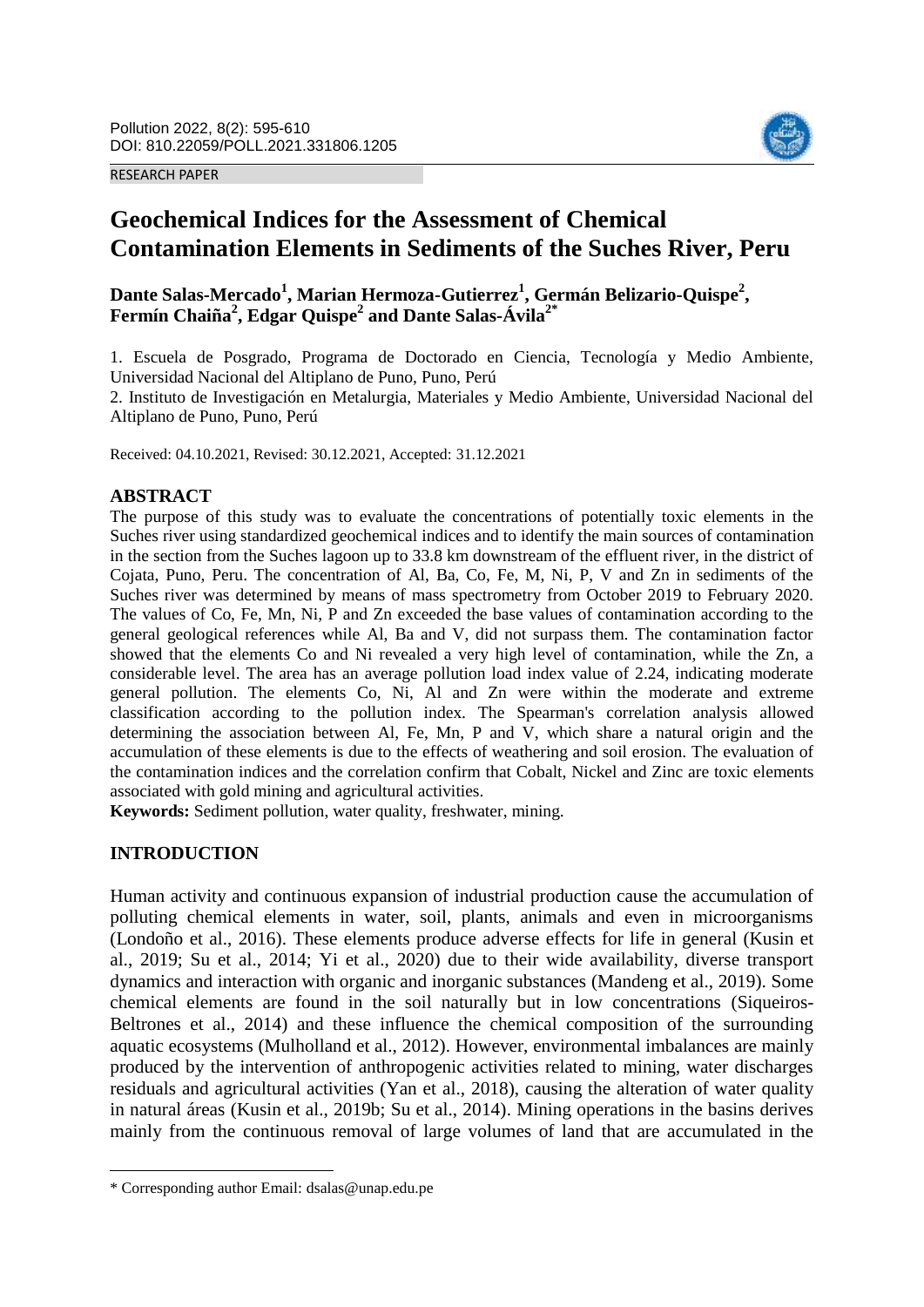open in different surrounding areas which are considered as mining waste. Due to weathering, acid rock drainage of the waste occurs generating a deterioration in the quality of the soil (Karbassi et al., 2014). These deposits are potential sources of contamination due to their high concentrations of metals and other elements (Karbassi, et al., 2016), that are transported in greater quantities during the rainy season to rivers, lakes and other aquatic systems where a series of interactions with other compounds and elements take place (Santos-Francés et al., 2017).

Physical and chemical processes such as sorption, ion exchange, complexation, precipitation, oxidation-reduction reactions, desorption and bioaccumulation, can occur in aquatic environments of water; however, when environmental conditions change due to natural or anthropogenic processes, the accumulated chemical elements can be mobilized again due to interaction with sediments (Salomons and Stigliani, 1995). Physicochemical modifications or hydrodynamic erosion of the sediment-water interface can re-transfer these elements in the water column (Copaja et al., 2020; Yi et al., 2020). Sorption-desorption is considered a key process in the transfer of metals within rivers, playing an extremely important role and considerably increasing the downstream pollution load (Alahabadi and Malvandi, 2018; Londoño et al., 2016). Metal ions in water generate hydroxides by hydrolysis which react with inorganic ions to form chelates, sulfur complexes, carbonates and phosphates due to their low solubility, their complexes are easy to precipitate in sediments. The highest concentrations of chemical elements are found in sediments (Mendoza et al., 2020) because they adhere to solid particles becoming future sources of contamination due to their displacement to other environmental bodies (Yacoub et al., 2015) (Rügner et al., 2014), where their entry into the food chain could generate serious problems for nearby populations (Karbassi et al., 2014).

At the basin of the Suches river, the residuals are due to the small-scale mining and meteorological fluvial conditions which produce infiltrations and superficial runoffs in the surrounding environments where the sediments behave as a reservoir to the chemical specie s (Zhang et al., 2018), which could be a threat to the health of the population (Saiful et al., 2018). The tailings produced by the small-scale mining exhibit high concentrations of inorganic chemical elements and they are released to the Suches river through infiltration, precipitation, weathering and affluent leaks (Ministry of the Environment and Water, 2019).

In Peru there are no set standards of quality environment that allow the evaluation of concentrations of chemical elements in sediments. Generally what is used are the Canadian guidelines (CCME, 1998) to do the evaluations; however, these guidelines do not include appropriate classifications that contribute to decision making. Because of this, it is important to complement the evaluation of chemical elements in sediments using validated indicators.

Krika and Krika (2018) proposed to apply the Contamination Factor (CF), Geoaccumulation Index (Igeo) and Pollution Load Index (PLI) to evaluate the contamination of sediments along with international norms, determining that the metals were below these norms. However, the results based on indicators revealed that there is an important accumulation in the sampling sites. Other studies, such as the ones developed by Li et al. (2020), suggest that the Enrichment Factor (EF), PLI and Igeo can help determine the degree of alterations due to the anthropic activity, as well as the identification of possible predominant sources of contamination and what could cause this contribution, (Agah, 2021). On the other hand, (Agah, 2021) suggests using the contamination index (IPoll) instead of Igeo, since more significant results are obtained concluding that the evaluation with geochemical indices helps defining whether there is contamination in soils and sediments.

Furthermore, it is important to evaluate the chemical contamination with normalized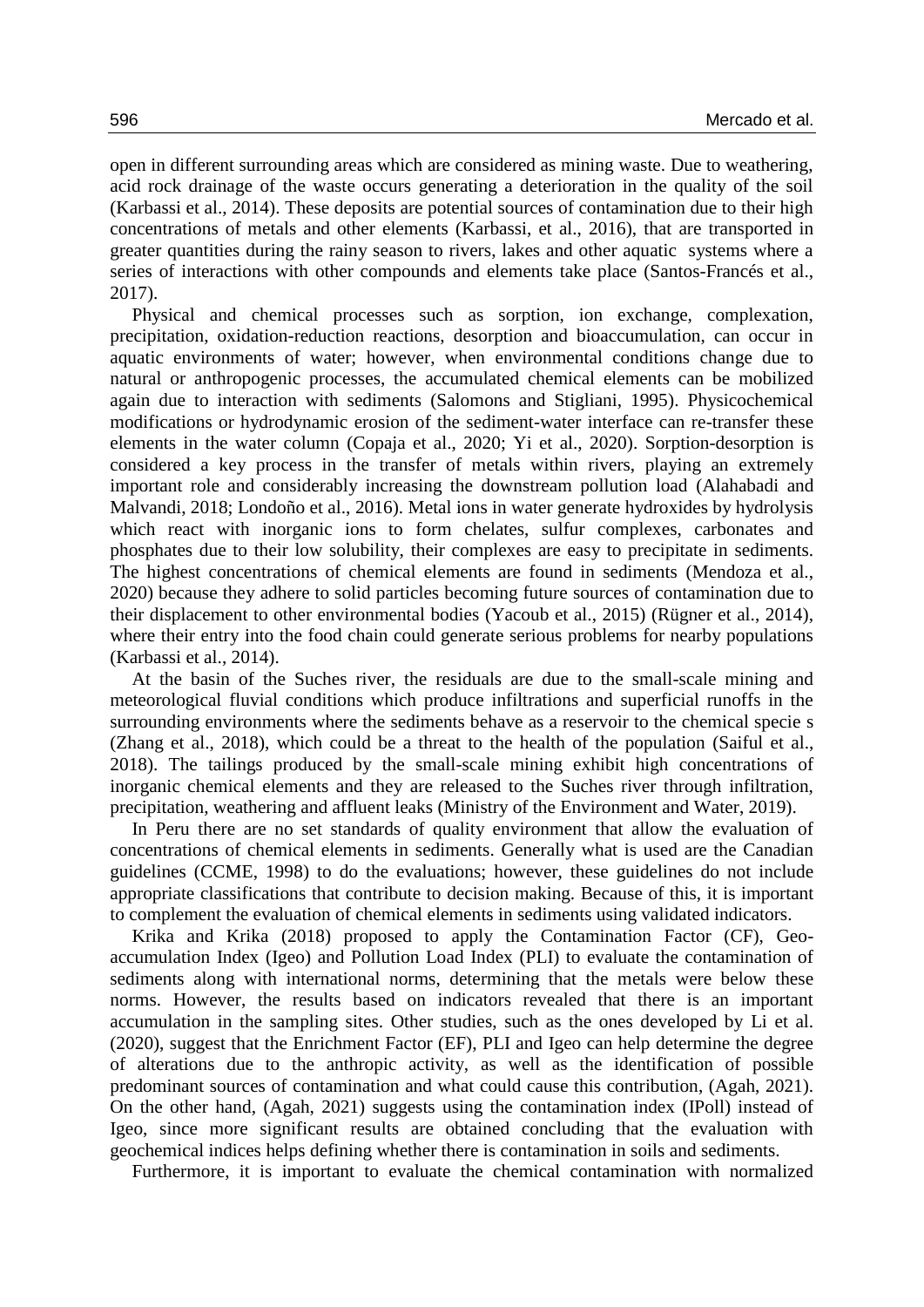indices, incorporating principal elements and trace elements given that the evaluation rules consider only heavy metals (Marra et al., 2021) and these do not include other elements such as nutrients, which can provide further information and explanation of its origins (Buscaroli et al., 2021). The purpose of this study is to evaluate the concentration of potentially toxic elements in the Suches river through normalized geochemical indices to classify contaminants and the identification of contamination sources.

## **MATERIALS AND METHODS**

The lagoon Suches is a body of water that originates due to the melting of the Andean glaciers, in the Region of Puno, located in the southeastern part of Peru, at 4,605 meters above sea level with an area of 14,2 km² (ANA, 2014). This lagoon is the source of the river with the same name which is 164 km long (Iltis et al., 1991), it is an important water source for Puno because it drains its water to Lake Titicaca (Gammons et al., 2006), forming a natural border between Peru and Bolivia [Fig 1.](#page-3-0) The study area is comprised of a 33.8 km stretch, where PM1 is the area of origin of the Suches River; PM2 is the mining discharge area; PM3 is the zone of agricultural activity; PM4 is the entry zone of the effluents, and finally PM5 is located 120 m downstream from the Castilla bridge, near the town of Cojata. **Error! Reference source not found.** shows the coordinates of the sampling points, established from the recommendations of the Guide for Soil Sampling of the Ministry of the Environment of Peru (MINAM, 2014).

The Suches River is located inside the Suches basin which has a complex geology since it is made up of 20 lithostratigraphic units (Gobierno Regional de Puno, 2015) from the geotectonic domain of the eastern altiplano of the Cenozoic era with a neogene system (Tapia et al., 2019). The lithostratigraphic units with the highest percentage of occupied area in the basin are the Upper Vilquechico formation (14%), Ambo group (13%), Sandia formation (12%) and the Morrénicos Deposits (12%). The Suches river basin is located in a high Andean ecosystem called Pajonal de humid puna (MINAM, 2019), made up of short grasses and grasslands, that limit the development of agricultural activity. Therefore, one of the main activities in this area is the breeding of alpacas, llamas and vicuñas (MINAGRI, 2018). Besides that, another main activity is open cast artisanal mining (INGEMMET, 2009) which takes place in the Peruvian and Bolivian zones using traditional technologies for the extraction of gold mineral (Salas-Ávila et al., 2021).

| <b>Sampling Sites</b> | <b>South Latitude</b>   | West Longitude          |
|-----------------------|-------------------------|-------------------------|
| PM1                   | $14^{\circ}$ 47'44.57"  | $69^{\circ}$ 20' 24.85" |
| PM <sub>2</sub>       | $14^{\circ} 54' 28.74"$ | $69^{\circ}$ 21' 48.33" |
| PM <sub>3</sub>       | $14^{\circ}$ 54'48.81"  | $69^{\circ}$ 22' 8.03"  |
| PM4                   | $14^{\circ} 55'30.04"$  | $69^{\circ}$ 22' 13.8"  |
| <b>PM5</b>            | $14^{\circ} 59' 1.22"$  | $69^{\circ}$ 22' 4.08"  |

**Table 1.** Geographic coordinates of the sampling sites.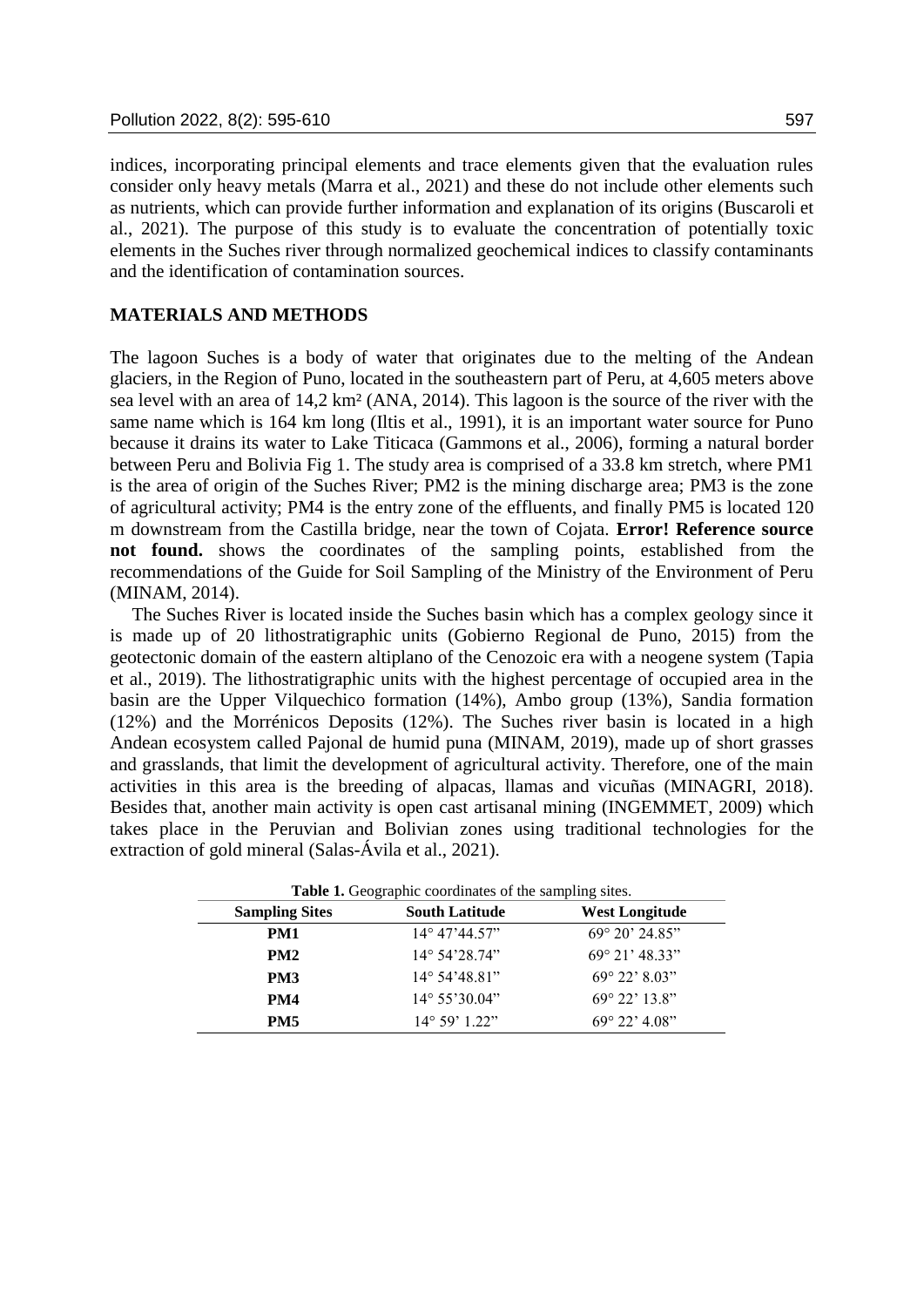

**Fig 1.** Map of the study area of the Suches river (Frontier Peru - Bolivia).

<span id="page-3-0"></span>To investigate the presence of contamination, identification sampling was applied by obtaining representative samples composed of surface sediments at each sampling point between October 2019 and February 2020. The samples consisted of 250 g of sediments collected at each sampling site at 5 cm beneath the surface. The samples were stored in airtight bags at a temperature of 4° C to ensure its preservation until its transfer to the accredited laboratory ALS Global Perú (Arequipa branch), which has an global Quality Control and Analytics Control Integrated System (AQ/QC). The procedures were executed under the guidelines of the norms ISO/IEC 17025 y ISO 9001:2000.3. The concentration of nine chemical elements were determined in the matrix of the collected sediments: Aluminum (Al), Barium (Ba), Cobalt (Co), Iron (Fe), Manganese (Mn), Nickel (Ni), Phosphorus (P), Vanadium (V) and Zinc (Zn), by an inductively-coupled plasma mass spectrometer (I CAP Q, Thermo Scientific), using the guidelines of EPA Method 3050B (1996). To calculate the contamination of chemical elements in sediments the base values were used according to the predominant type of sandstone rock in the study area (Gobierno Regional de Puno, 2015; Turekian et al., 1961).

The contamination Factor (CF) was calculated as an indicator of the levels of contaminations in sediments for each element examined in the area (Hakanson, 1980), with the following equation:

$$
CF_i = \frac{C_{melement}^i}{C_{base}^i}
$$

where  $C_{element}^i$  is the concentration of the chemical element and  $C_{base}^i$  is the base value of the element explored. The degrees of contamination of each element are: Low  $(CF < 1)$ , moderate  $(1 \leq CF < 3)$ ; considerable  $(3 \leq CF < 6)$  and very high degree  $(CF \geq 6)$ . Furthermore, the Pollution Load Index (PLI) of each area was determined in order to obtain the combination of the contaminants and to conduct a comparison of the environmental condition (Tomlinson et al., 1980), using the following equation: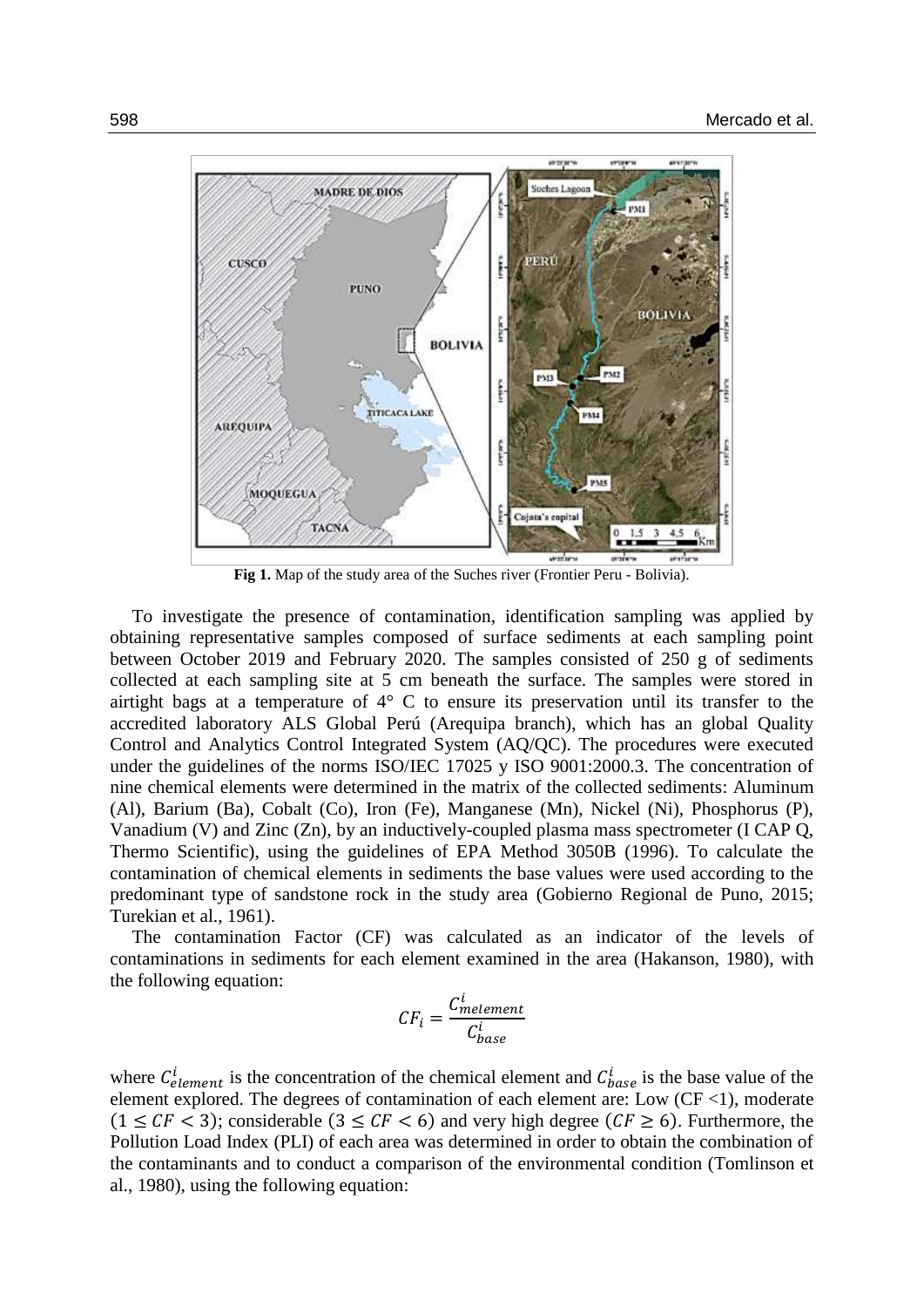$$
PLI = \sqrt[n]{CF_1 \times CF_2 \times CF_3 \times \dots \times CF_n}
$$

where n is the number of contamination factors. The Pollution Load Index is classified in seven levels (El-Said et al., 2014; Singh et al., 1999): When PLI=0, the contamination load is the same as the base;  $(0 \leq PL \leq 1)$  unpolluted;  $(1 \leq PL \leq 2)$  unpolluted to moderately polluted; (2<PLI≤3) moderately polluted; (3<PLI≤4) moderately to highly polluted; (4<PLI≤5) highly polluted; and (PLI≥5) extremely polluted.

Subsequently we used the contamination index  $(I_{POLL})$  suggested by Karbassi et al. (2008) to evaluate the contamination of chemical elments in sediments comparing them with the base values (Farkas et al., 2007; Haynes et al., 2000; Karbassi et al., 2016; Organismen & Ausbreitungswege, 1974), through the following equation:

$$
I_{POLL} = log_2 \left[ \frac{C_{element}^i}{C_{base}^i} \right]
$$

where e,  $C_{\text{element}}^i$  is the concentration of the element studied,  $C_{\text{base}}^i$  is the base value of the element studied present in lithology. The classification suggested by (Salehi et al., 2014)was used which considers a state without contamination  $(I_{POLL} < 0.42)$ ; low contamination  $(0.42 \le I_{\text{POLL}} < 1.42);$  moderately contaminated  $(0.42 \le I_{\text{POLL}} < 1.42);$  heavily contaminated  $(0.42 \le I_{\text{POLL}} < 1.42)$ ; extremely contaminated  $(0.42 \le I_{\text{POLL}} < 1.42)$  and finally, to determine the impact of the anthropogenic activities the Enrichment Factor (EF) was used, utilizing the following formula (Sinex & Wright, 1988).

$$
EF = \left[ \frac{\left(\frac{C_{element}^{i}}{Fe_{element}^{i}}\right)}{\left(\frac{C_{base}^{i}}{Fe_{base}^{i}}\right)} \right]
$$

Where  $\left(\frac{C_{\text{element}}^i}{F_i}\right)$  $\frac{V_{\text{element}}}{F_{\text{element}}}$  is the relation between the concentration of the element and the FE explored in the study area, while  $\left(\frac{C_{base}^i}{E_A}\right)$  $\frac{\text{Cbase}}{\text{Fe}_{\text{base}}^{\text{i}}}$  the relation between the values of the elements and the Fe existing in the earth's crust. Iron (Fe) was established as the standardization element since it is predominant in Peru (Acosta et al., 2009) and two categories were established to determine the origin of the contamination: When EF <1.5, its origin is naturally as suggested by (J. Zhang & Liu, 2002) and when EF> 2, there is a level of contamination from anthropogenic activities (Nguyen et al., 2016).

In order to determine the association of the chemical elements the normality of the concentrations was verified with the Shapiro-Wilk analysis. Later, the data was standardized with the Z scale in order to avoid bias and loss of data. Also, the Spearman´s Correlation Index was applied because the data did not have a normal distribution. The R software version 4.0.2 was utilized (Team, 2020).

#### **RESULTS AND DISCUSSION**

[Table](#page-5-0) **2** shows the average concentrations of the chemical elements detected at the sampling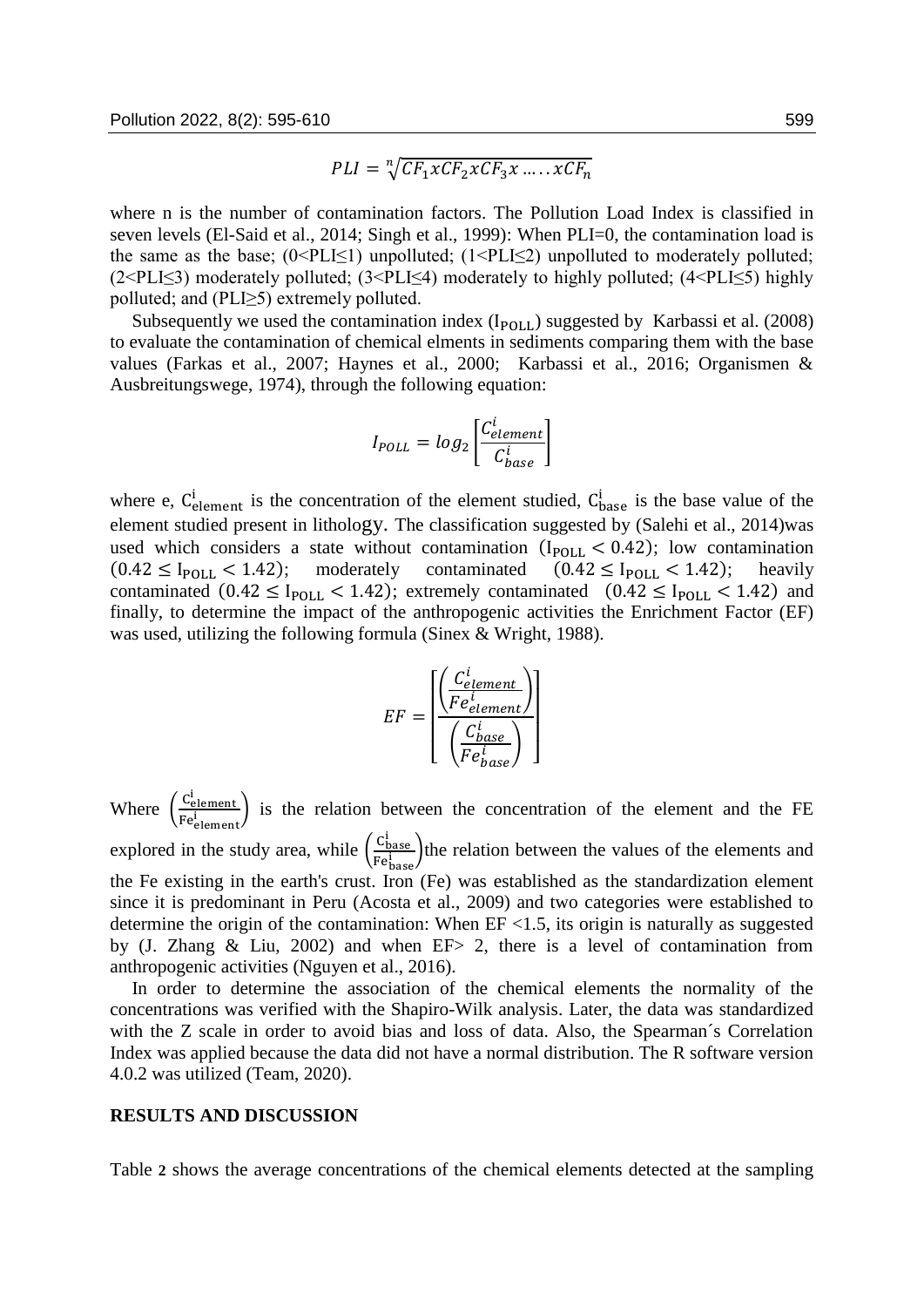sites of the Suches river. The average values of AL, Ba and V do not exceed the base values; while the averages of Co, Fe, Mn, Ni, P y Zn do present high values. The total concentrations of these elements present in the sediments, in relation of the sample sites, are in the following order  $PM3 > PM1 > PM2 > PM5 > PM4$ , indicating that the higher concentration of the total elements is located in PM3. This site is the closest one to mining waste discharges that are produced close to site PM2. It is inferred that the river flow and the discharges could have influenced the accumulation of the chemical elements transported by the sediments in this site since downstream effluents connect to small rivers and creeks, causing a new decrease of the concentration due to the changes in volume, nature and flow of the water. The site PM3 was above these confluences therefore it was not affected. The site of origin of the Suches river (PM1) has the second highest average concentration of the total evaluated elements, which could be attributed to the extraction work done due to the small-scale mining that is performed in the areas surrounding the Suches lagoon and very close to the river mouth.

<span id="page-5-0"></span>

|                   | <b>Table 2.</b> Concentration of chemical elements in sediments. |           |           |               |            |           |            |              |           |  |  |  |
|-------------------|------------------------------------------------------------------|-----------|-----------|---------------|------------|-----------|------------|--------------|-----------|--|--|--|
| <b>Sampling</b>   | Al                                                               | Ba        | Co        | Fe            | Mn         | Ni        | P          | $\mathbf{V}$ | Zn        |  |  |  |
| <b>Sites</b>      | (mg/kg)                                                          | (mg/kg)   | (mg/kg)   | (mg/kg)       | (mg/kg)    | (mg/kg)   | (mg/kg)    | (mg/kg)      | (mg/kg)   |  |  |  |
| PM1               | 11604.4                                                          | 19.3      | 12.54     | 28609.4       | 291.72     | 23.04     | 455.4      | 15.5         | 63.9      |  |  |  |
|                   | ±394.0                                                           | $\pm 1.3$ | $\pm 1.5$ | ±1.425.1      | $\pm 17.8$ | $\pm 2.0$ | ±41.6      | $\pm 0.7$    | $\pm 2.4$ |  |  |  |
| PM <sub>2</sub>   | 10897.4                                                          | 35        | 11.7      | 27906         | 363.78     | 19.58     | 412.38     | 17.3         | 58.9      |  |  |  |
|                   | ±1,507.9                                                         | ±9.9      | $\pm 1.5$ | $\pm 2,830.1$ | $\pm 61.8$ | $\pm 1.7$ | $\pm$ 59.3 | $\pm 2.2$    | $\pm$ 5.3 |  |  |  |
| PM <sub>3</sub>   | 11630.8                                                          | 43.46     | 12.92     | 29928.8       | 405.16     | 20        | 436.88     | 16.5         | 56.7      |  |  |  |
|                   | ±959.3                                                           | $\pm 6.6$ | $\pm 1.5$ | $\pm 1,528.3$ | $\pm 35.2$ | $\pm 2.2$ | $\pm 66.2$ | $\pm 1.2$    | $\pm 3.6$ |  |  |  |
| PM4               | 10187.4                                                          | 39.52     | 11.94     | 26521.8       | 307.14     | 17.92     | 386.62     | 15.7         | 50.8      |  |  |  |
|                   | ±291.8                                                           | $\pm 2.9$ | $\pm 1.3$ | $\pm 654.2$   | $\pm 23.2$ | $\pm 1.5$ | $\pm 35.8$ | $\pm 0.6$    | $\pm 1.5$ |  |  |  |
| PM <sub>5</sub>   | 10378.6                                                          | 61.12     | 11.9      | 27151.8       | 383.94     | 20.54     | 393.14     | 14.8         | 67.1      |  |  |  |
|                   | $\pm 187.8$                                                      | $\pm 6.1$ | $\pm 1.7$ | $\pm 1,659.1$ | $\pm 31.5$ | $\pm 1.8$ | $\pm 30.5$ | $\pm 0.5$    | $\pm 2.4$ |  |  |  |
| Average           | 10939.72                                                         | 39.68     | 12.20     | 28023.56      | 350.35     | 20.22     | 416.88     | 15.96        | 59.48     |  |  |  |
| $SD(\sigma)$      | 671.20                                                           | 15.09     | 0.51      | 1323.09       | 49.03      | 1.86      | 29.08      | 20.02        | 6.34      |  |  |  |
| Max.              | 11630.8                                                          | 61.12     | 12.92     | 29928.8       | 405.16     | 23.04     | 455.4      | 436.88       | 67.1      |  |  |  |
| Min.              | 10187.4                                                          | 19.3      | 11.7      | 26521.8       | 291.72     | 17.92     | 386.62     | 386.62       | 50.8      |  |  |  |
| Base <sup>a</sup> | 25000                                                            | 170       | 0.3       | 9800          | 200        | 2         | 170        | 20           | 16        |  |  |  |

<sup>a</sup> (Turekian et al., 1961)

[Table](#page-5-1) **3** presents the concentration of the elements of this study compared to the findings from other investigations performed around the world in areas with mining and agricultural influence.

**Table 3.** Comparison of the average concentrations of elements of this study with other investigations.

<span id="page-5-1"></span>

| <b>River</b>    | Fe    | Al    | P     | Mn     | Zn     | Ba    | Ni    | V     | Co    | <b>References</b>                                           |
|-----------------|-------|-------|-------|--------|--------|-------|-------|-------|-------|-------------------------------------------------------------|
|                 | mg/kg | mg/kg | mg/kg | mg/kg  | mg/kg  | mg/kg | mg/kg | mg/kg | mg/kg |                                                             |
| <b>Calore</b>   | 33650 | 40650 | 2400  | 2952.5 | 378.6  | 728.4 | 44.5  | 116.0 | 30.8  | Zuzolo et al.,<br>2017                                      |
| Gomti           | 9894  |       |       | 450.2  | 176.1  |       | 40.4  |       |       | K. P. Singh,<br>Malik, Sinha,<br>Singh, $&$<br>Murthy, 2005 |
| Lluta           | 20776 | 14208 | 11.4  | 1583.0 | 231.5  |       |       |       |       | Copaja &<br>Muñoz, 2018                                     |
| <b>Malasia</b>  | 2042  | 1918  | -     | 38.1   | 10.9   |       | 1.7   |       | 1.2   | Kusin et al.,<br>2019                                       |
| <b>Paracatu</b> | 78150 | 77650 |       | 1050.0 | 1053.5 | 566.0 |       |       | 12905 | Mulholland.                                                 |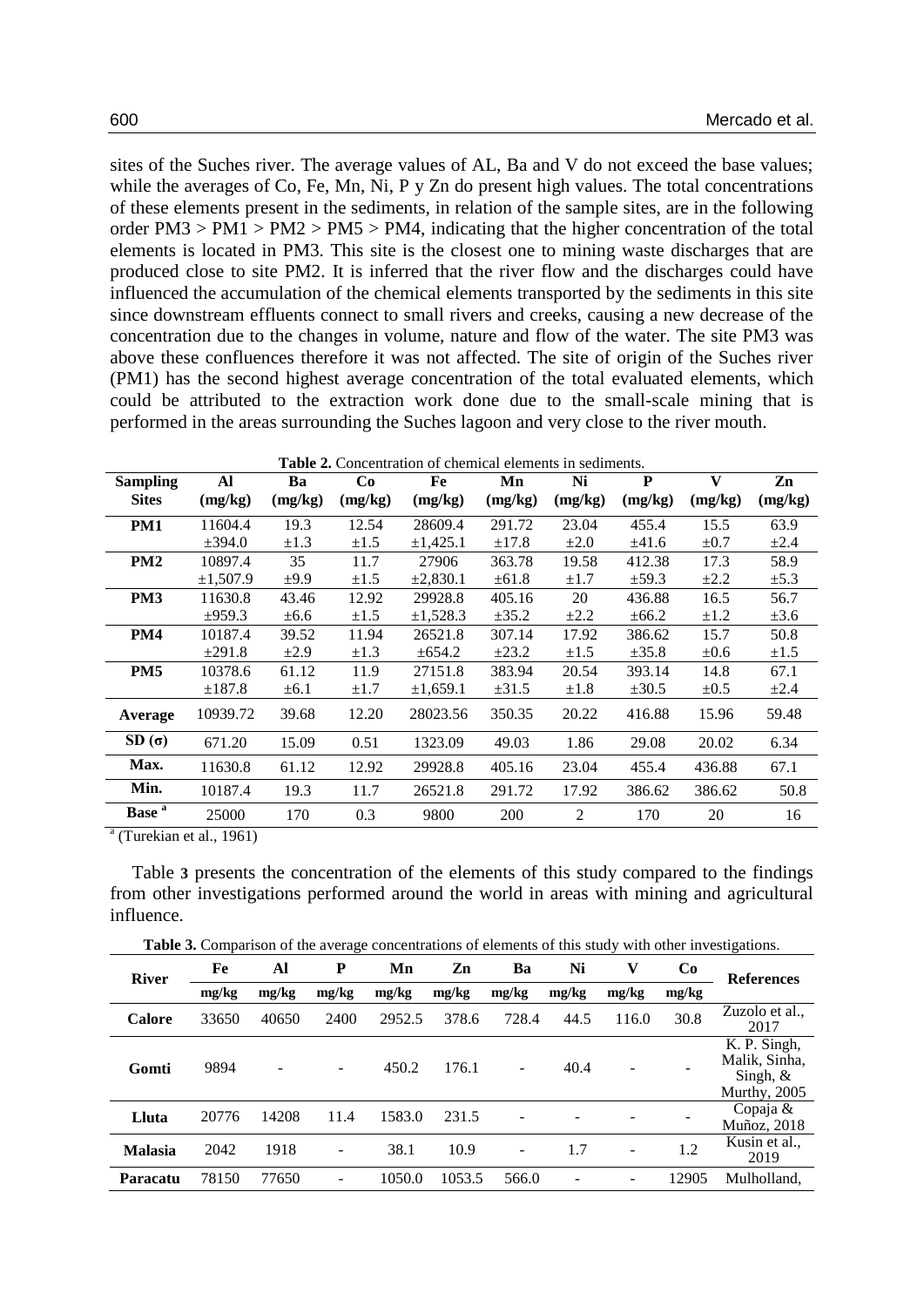| <b>River</b>  | Fe    | Al    |       | Mn    | Zn    | Ba    | Ni    |                          | C <sub>0</sub> | <b>References</b>                |  |
|---------------|-------|-------|-------|-------|-------|-------|-------|--------------------------|----------------|----------------------------------|--|
|               | mg/kg | mg/kg | mg/kg | mg/kg | mg/kg | mg/kg | mg/kg | mg/kg                    | mg/kg          |                                  |  |
|               |       |       |       |       |       |       |       |                          |                | Boaventura, $\&$<br>Araújo, 2012 |  |
| <b>Haraz</b>  | 17300 |       |       | -     | 73.8  | ۰.    | 43.5  | $\overline{\phantom{0}}$ | 9.5            | Nasrabadi et<br>al., $2010$      |  |
| <b>Suches</b> | 28023 | 10939 | 416.9 | 350.4 | 59.5  | 39.7  | 20.2  | 16.0                     | 12.2           | This study                       |  |

As it is shown in [Fig](#page-6-0) 2, the sediments of all the sampling sites present a degree of very high contamination of the potential toxic elements such as Co and Ni, followed by Zn which present a considerable degree while Fe, Mn and P show a moderate degree. Likewise, the metals that were found in a low degree of contamination are Al, Ba and V. Cobalt has a mainly geological origin since it is a typical trace element from pyrite and phyllites chlorite/sericite (Mulholland et al., 2012; Zuzolo et al., 2017); it is not observed considerable variants of concentration of cobalt among all the sampling sites. On the other hand, even though the tendency denotes a major storage capacity of Ni and Zn in the area of origin and the last site of the study area, these differences are not significant. The weathering and erosion of the geological materials seem to be the reason of the release of both elements to the environment due to the sedimentary transport (Chau and Kulikovsky-Cordeiro, 1995).



**Fig 2.** Degree of metal contamination in the sampling sites.

<span id="page-6-0"></span>The average value of the contamination load in the areas of study was of 2.24, this is why it is considered that all the areas are moderately polluted [Fig](#page-6-0) 2. The tendency of the pollution load from the sample sites, in descending order, are the following PM3 (2.40) >PM5 (2.37)  $>PM2$  (2.21)  $>PM1$  (2.13)  $>PM4$  (2.11), finding that the PLI value in all its points/degrees/sites are high and at the same time superior to the values of other studies performed in Andean areas in Peru where anthropogenic activities such as cattle and agriculture whose range was of 0.66 to 1.48 (Mendoza et al., 2020). The values of the CF of Co, Ni and Zn provide a mayor contribution in the determination of the PLI in the study area (**[Fig 3](#page-7-0)**). These results indicate that the sediments are generating a possible ecological risk in the Suches river, affecting the towns located downstream (Hasimuna et al., 2021).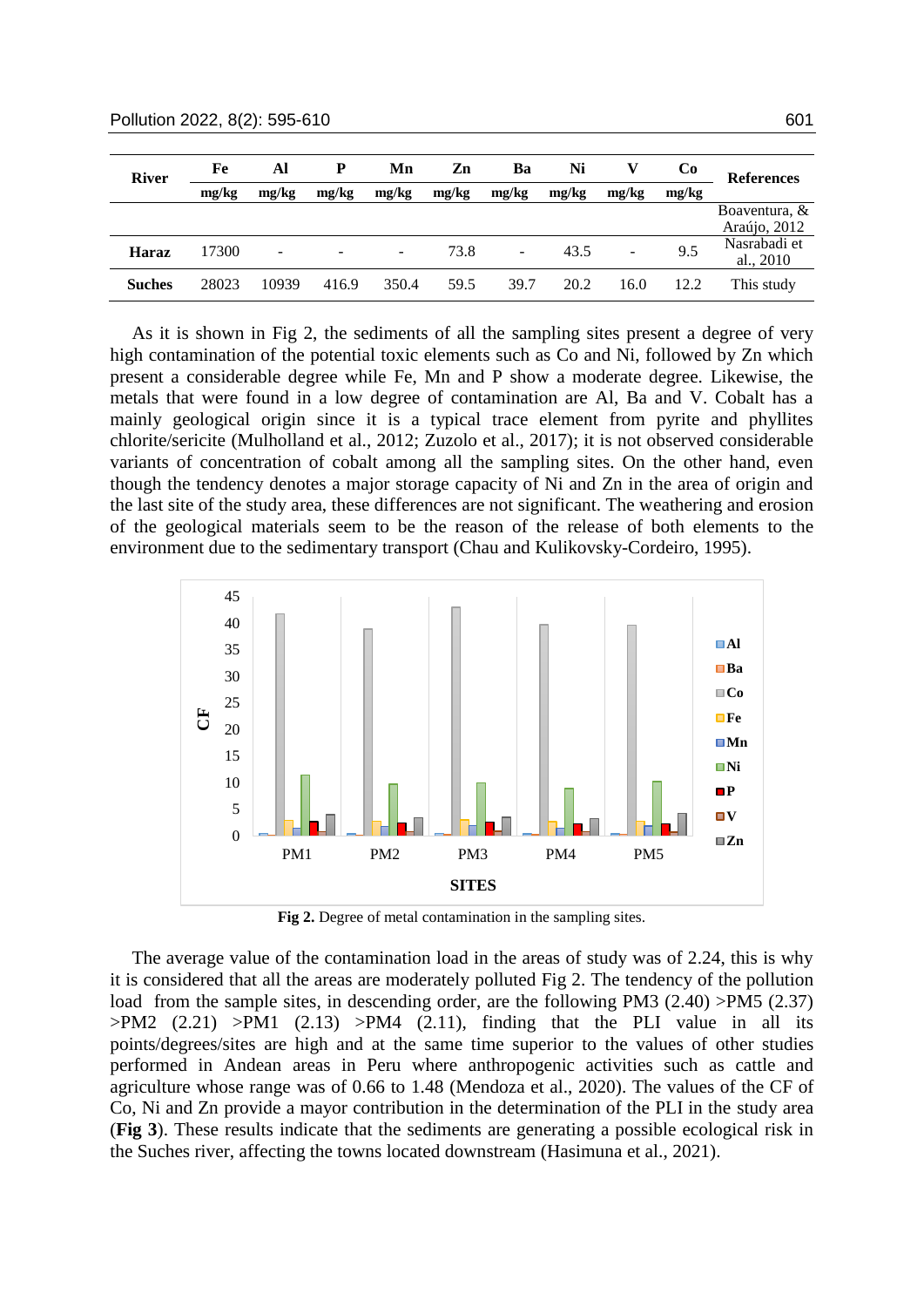

**Fig 3.** Pollution load per area.

<span id="page-7-0"></span>**Error! Reference source not found.** shows the he I<sub>POLL</sub> values of chemical elements in sediments at each sampling point. In decreasing order the averages are presented as follows: Co  $(5.29 \pm 0.06)$  > Ni  $(3.31 \pm 0.13)$  > Zn  $(1.88 \pm 0.16)$  > Fe  $(1.5 \pm 0.07)$  > P  $(1.26 \pm 0.10)$  > Mn  $(0.77 \pm 0.20)$  > V  $(-0.32 \pm 0.10)$  > Al  $(-1.21 \pm 0.09)$  > Ba  $(-2.26 \pm 0.61)$ . Al, Ba and V are within the uncontaminated class; Mn and P are slightly contaminated; Fe, Zn, Ni are moderately contaminated and Co is extremely contaminated. The main chemical elements that generate contamination are Co, Fe, Ni and Zn, suggesting that there is a contribution from the mining sector due to the removal of volumes of soil in the extraction process (Zuzolo et al., 2017) and the agricultural activity in the use of agrochemicals in cattle with the intention to accelerate its growth and the complementation of the food (Saiful et al., 2018).



**Fig 4.** Pollution Index of metals in the sample sites.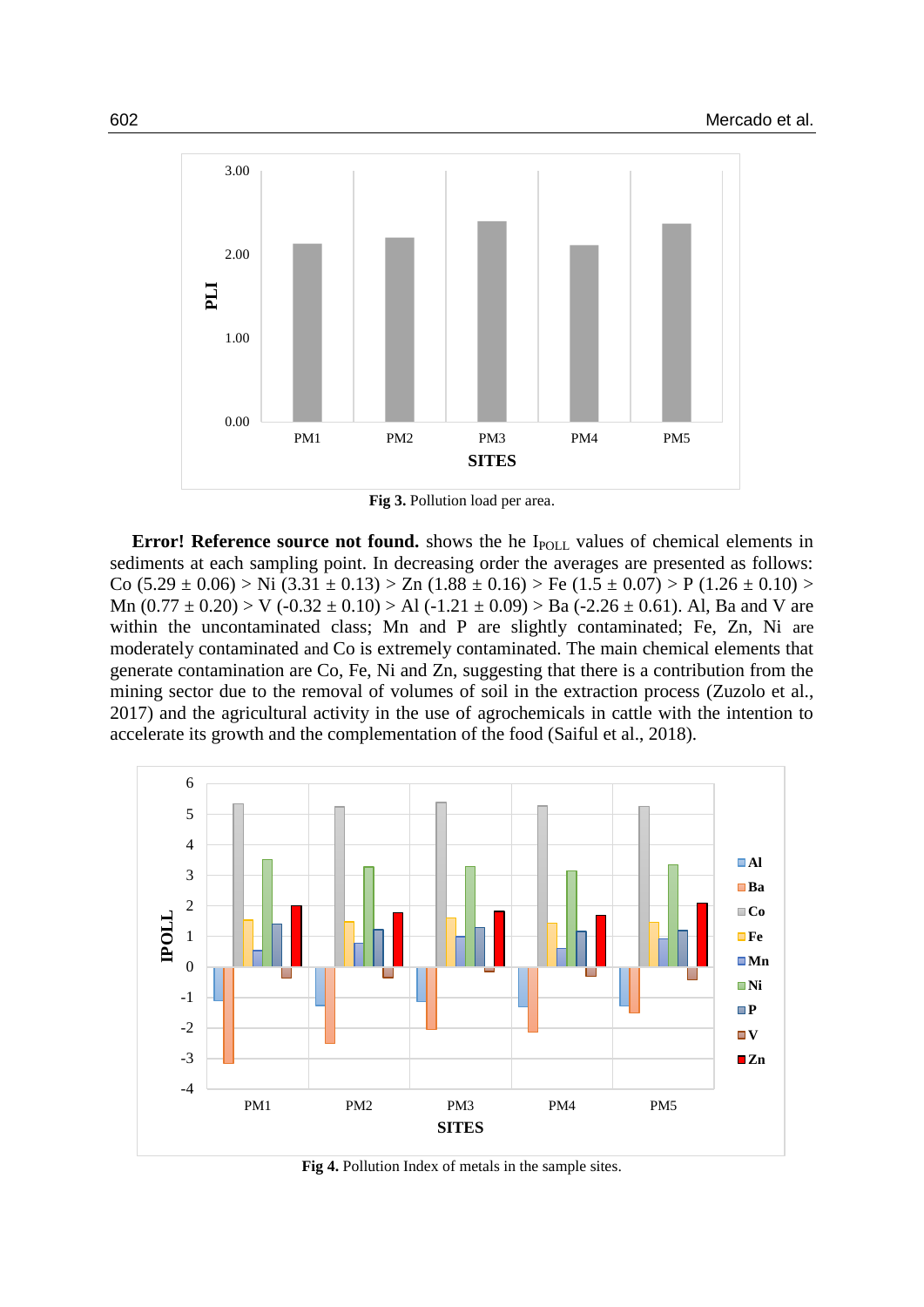[Table](#page-9-0) shows the Enrichment Factor (EF) values of the chemical elements present in the Suches River, whose average values of Al, Ba, Mn, P, V and Zn are below 1.5 which would indicate that its origin is natural. While elements such as Co and Ni exceed the value of 2, which would suggest that the contamination caused by these metals is of anthropogenic origin. The concentrations of these heavy metals could have increased due to population growth and socio-economic activities (Nguyen et al., 2016) such as mining and raising livestock (MINEM, 2001; DRAP 2014). Artisanal mining activities have increased exponentially in recent years in the area (Malone et al., 2021) and have developed its operations without using adequate technologies. Also, the demand for alpaca breeding has grown due to the economic benefit of wool (Paredes, 2016) because the higher the altitude, the better the quality of the wool fiber.

| Element      | <b>Mean</b> | Min   | <b>Max</b> | <b>SD</b> |
|--------------|-------------|-------|------------|-----------|
| Al           | 0.15        | 0.15  | 0.16       | 0.00      |
| Ba           | 0.08        | 0.04  | 0.13       | 0.03      |
| Co           | 14.24       | 13.93 | 14.63      | 0.30      |
| Mn           | 0.61        | 0.50  | 0.69       | 0.08      |
| Ni           | 3.54        | 3.24  | 3.94       | 0.29      |
| P            | 0.86        | 0.83  | 0.92       | 0.04      |
| $\mathbf{V}$ | 0.28        | 0.27  | 0.30       | 0.01      |
| Zn           | 1.31        | 1.16  | 1.55       | 0.16      |

**Tabla 1.** Descriptive values of the enrichment factors estimated/calculated based on the chemical elements of the sediments.

[Table](#page-9-0) shows the analysis of the Spearman´s correlation to identify the association levels among chemical elements (Wang et al., 2012). All the correlations had positive results, which could indicate that the chemical elements originate from common sources (Yang et al., 2020). Element Al has a strong association with Fe, Mn, P y V ( $(r>0.70 - 0.87; p<0.01)$ ; Fe with V  $(r>0.79; p<0.01)$ ; Mn with V  $(r>0.76; p<0.01)$  and P with V  $(r>0.77; p<0.01)$ . According to Haxel and Boore (2015), the combination formed by Al, Fe, Mn and V have natural origins since these chemical elements are abundant in the soil, which would suggest that their accumulation in the areas of the study are the result of weathering and erosion in the soils (Siqueiros-Beltrones et al., 2014); while, on the other hand, Co with Ni (r>0.78; p<0.01); Ni with Zn  $(r>0.76; p<0.01)$ , according to the contamination indices analyzed are toxic elements (Fashola et al., 2016) that could come from mining activity due to the release of sulfide minerals such as pyrite, chalcopyrite and galena in the gold mineral extraction process (Alonso Carballo, 1979; Villegas et al., 2012), as well as from livestock due to the agrochemicals (Saiful et al., 2018). On the other hand, these toxic elements present an association with phosphorus  $(r>0.82 - 0.83; p<0.01)$ , since this element performs an important role in the process of transportation and deposition of chemical elements (Shen, Tang, Li, Liu, and Hu, 2020). Additionally, phosphorus is considered an important nutrient for livelihood because it is part of the development and growth of vegetation, which could allow that the associated toxic chemical elements enter in the food chain (Fernández, 2007; Griffith et al., 1977).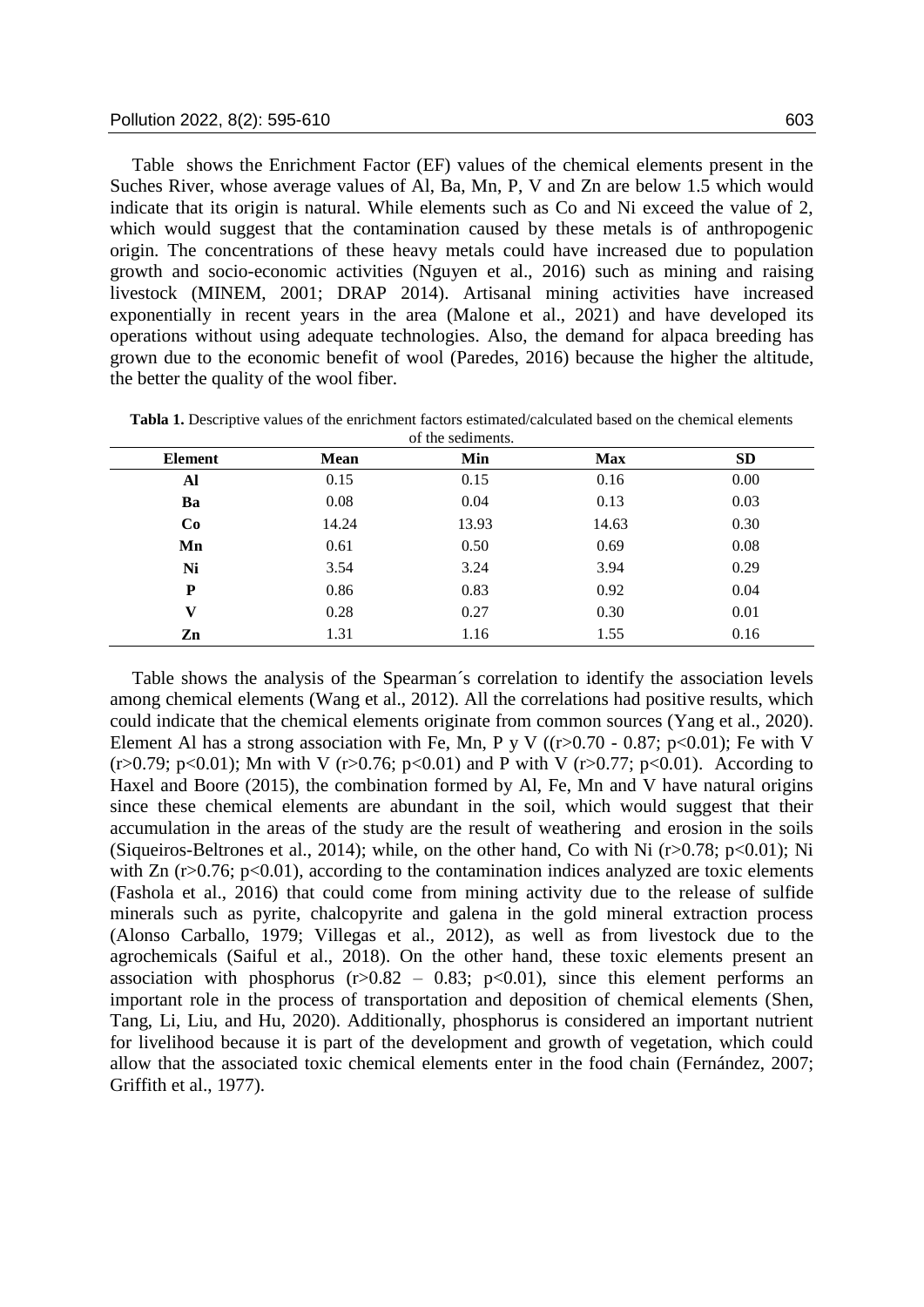| <b>Element</b> | Al       | Ba       | Co       | Fe       | Mn       | Ni       | $\mathbf P$ | V    |
|----------------|----------|----------|----------|----------|----------|----------|-------------|------|
| Al             |          |          |          |          |          |          |             |      |
| Ba             | 0.34     |          |          |          |          |          |             |      |
| Co             | $0.50*$  | 0.16     |          |          |          |          |             |      |
| Fe             | $0.70**$ | 0.08     | $0.50*$  |          |          |          |             |      |
| Mn             | $0.71**$ | $0.65**$ | $0.62**$ | $0.60**$ |          |          |             |      |
| Ni             | $0.57**$ | $-0.03$  | $0.78**$ | $0.69**$ | $0.44*$  |          |             |      |
| P              | $0.78**$ | 0.25     | $0.82**$ | $0.58**$ | $0.63**$ | $0.83**$ |             |      |
| $\mathbf{V}$   | $0.87**$ | 0.38     | $0.62**$ | $0.79**$ | $0.76**$ | $0.55**$ | $0.77**$    |      |
| Zn             | $0.50*$  | 0.23     | $0.41*$  | $0.63**$ | 0.40     | $0.76**$ | $0.51**$    | 0.36 |

<span id="page-9-0"></span>**Table 5.** Matrix of the Spearman´s correlation of the metal concentrations in sediments of the Suches River.

**Note.** \* indicates  $p \le 0.05$ . \*\* indicates  $p \le 0.01$ .

Co, Ni and Zn are rooted in the studied areas naturally since they are present in the lithology of the Suches basin (Acosta et al., 2009; Alloway, 1990; Santos-Francés, Martínez-Graña, Alonso, et al., 2017). However, the evaluation with geochemical indices such as CF, IPOLL and EF, reveal that there is contamination of moderate to considerable level that could be caused by natural erosion due to weathering (Siqueiros-Beltrones et al., 2014). Also, the anthropogenic activities carried out in the area such as artisanal open cast mining (INGEMMET, 2009) contributing to the increase in concentrations of these elements in the sediments due to the gold mineral extraction processes in which large volumes of soils are removed (Zuzolo et al., 2017) releasing sulfide minerals such as pyrite, chalcopyrite and galena (Alonso et al., 2020). In addition, there are innumerable sedimentation ponds that are the final discharge point of the removed material and these do not have any type of design to prevent overflows produced during seasons with intense rainfall (Salas-Ávila, 2021).

Moreover, there is also a contribution of these elements through livestock activity due to the prevalence of ruminant livestock rearing in the area (MINAGRI, 2018). These types of cattle periodically show vitamin B12 deficiency (Underwood & Suttle, 1999) and because of this, producers are forced to use different types of agrochemical products with Co (Saiful et al., 2018) and Zn content to complement their feeding (Wilson, 2018). These products are given to the livestock through the spraying of agrochemicals in the soil and pastures and this would suggest that the increase in the concentrations of these elements would come from this activity as well as from the excreta in grasslands.

Due to its high altitude and extension, the basin of the Suches plays a key role in the hydrology of the border region between Peru and Bolivia, with its complex interaction in the atmospheric, geological and environmental processes, having positive effects in the biodiversity and in the different towns that are supplied by the water that runs in the area (Donaires, 2017). Due to human activities in the region, the outcome of the study in the Suches river contribute to the establishment of the necessary baseline for the monitoring and evaluation of the anthropogenic impacts on the quality of the soil and water in relation to the presence of elements potentially toxic with spatio-temporal characteristics.

It is worth noting that it is necessary to perform studies in extensive stretches of the river and its effluents, which could display a broader view to assess whether the results of the evaluations done with the index of pollution have been influenced mainly by the lithology of the basin or by the local anthropic activities that influence changes in the use of the soil and agricultural activities. Additionally, another driving force of environmental change that could affect and be reflected in the chemical properties of the sediments is climate change. King et al. (2017) determined that the increase of extreme weather and the rapid melting of glaciers have had an impact in the hydrology of the rivers. The geochemistry can provide valuable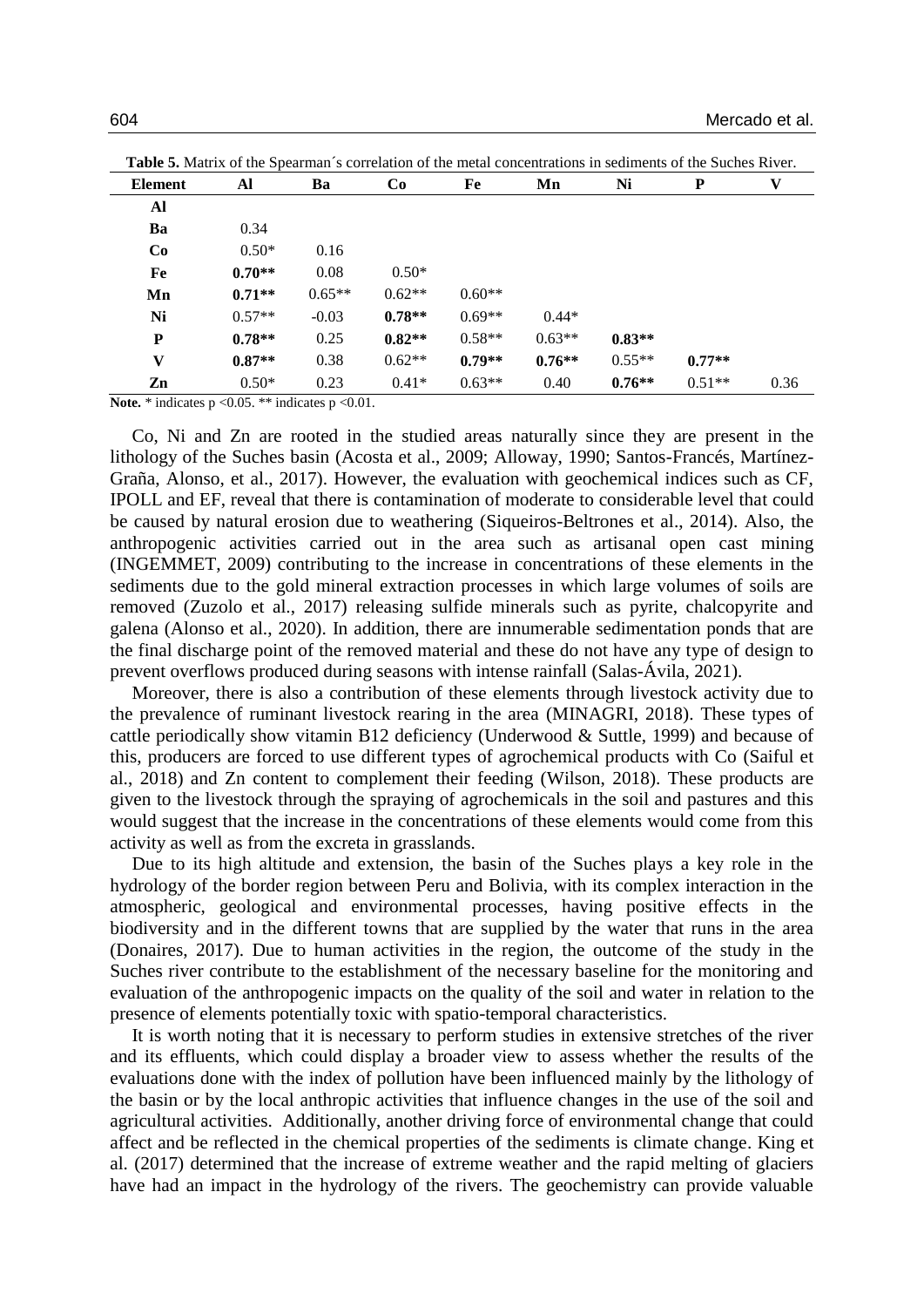information about the changes of these environmental conditions as well as enable a diagnosis and projections based on chemical transport models of elements in the geographic areas (Kang et al., 2019).

The water resources of high Andean areas are fragile ecosystems and of great concern, especially for their contributions to human well-being. Understanding the behavior of its components through the study of geochemistry in sediments will allow evaluating at large scale the environmental changes, studies that are insufficient without proper management of these resources. The design and implementation of environmental regulation standards for sediment will make it possible to regulate anthropic activities in vulnerable areas and to avoid the unwanted effects on life in general.

#### **CONCLUSION**

As result of the methods applied in the process of evaluation in the presence of chemical elements in the sediment in a portion of the Suches river, the degree of concentration of the same, they ascend from moderate to high, where the potentially toxic elements such as Co, Ni, Al and Zn, would be generating possible ecological risks in the study area and in the towns downstream.

According to the chemical analysis of the sediments, the accumulation of chemical elements evaluated are produced at PM3, which have a relation with the dumping transport that occur upstream due to the small-scale mining that is carried out in PM1 and PM2.

In line with the contamination factor, a very high degree of contamination of Co was found in sediments, which have a geological origin typical of the mineralogical strata of pyrite and phyllites chlorite/sericite; similarly, Ni and Zn present a very high degree and considerable degree of contamination, respectively, which could be related to the weathering and erosion of the geological materials in the environment because of the transportation of sediment.

The average value of the PLI allowed to identify that the study area is moderately contaminated. The value of all sampling sites is higher than those similar studies in Andean areas of Peru.

The IPOLL of the elements Co, Fe, Ni and Zn in sediments indicate that they are within the classification of moderate to extreme contamination which would imply that there is an ecological risk in economic-productive activities, mainly agricultural and livestock.

The Spearman´s correlation analysis helped determine that AL, Fe, Mn, P and V share the natural origin and that their accumulation is due to the effects of weatherization and erosion in the soils. In addition to the evaluation of the contamination indices, the correlation confirms that Co, Ni and Zn are toxic elements associated to the extraction of gold minerals and to the agricultural activities in the area.

Finally, considering that in Peru there are no set standards of quality environment that allow the evaluation of concentrations of chemical elements in sediments, this study constitutes a necessary reference as a baseline to monitor and assess the anthropogenic impacts (mining and agricultural activities) in the quality of the soil and water with regard to the presence of potentially toxic elements.

## **ACKNOWLEDGEMENT**

The authors thank the Universidad Nacional del Altiplano for the funding given to the Instituto de Investigación en Metalurgia, Materiales y Medio Ambiente, approved by the Rectoral Resolution N° 3292-2018-R-UNA and funding contract N° 04-2019-DII-VRI-UNA-PUNO. We also thank the financial support of the Proyecto Concytec – Banco Mundial "Mejoramiento y Ampliación de los Servicios del Sistema Nacional de Ciencia, Tecnología e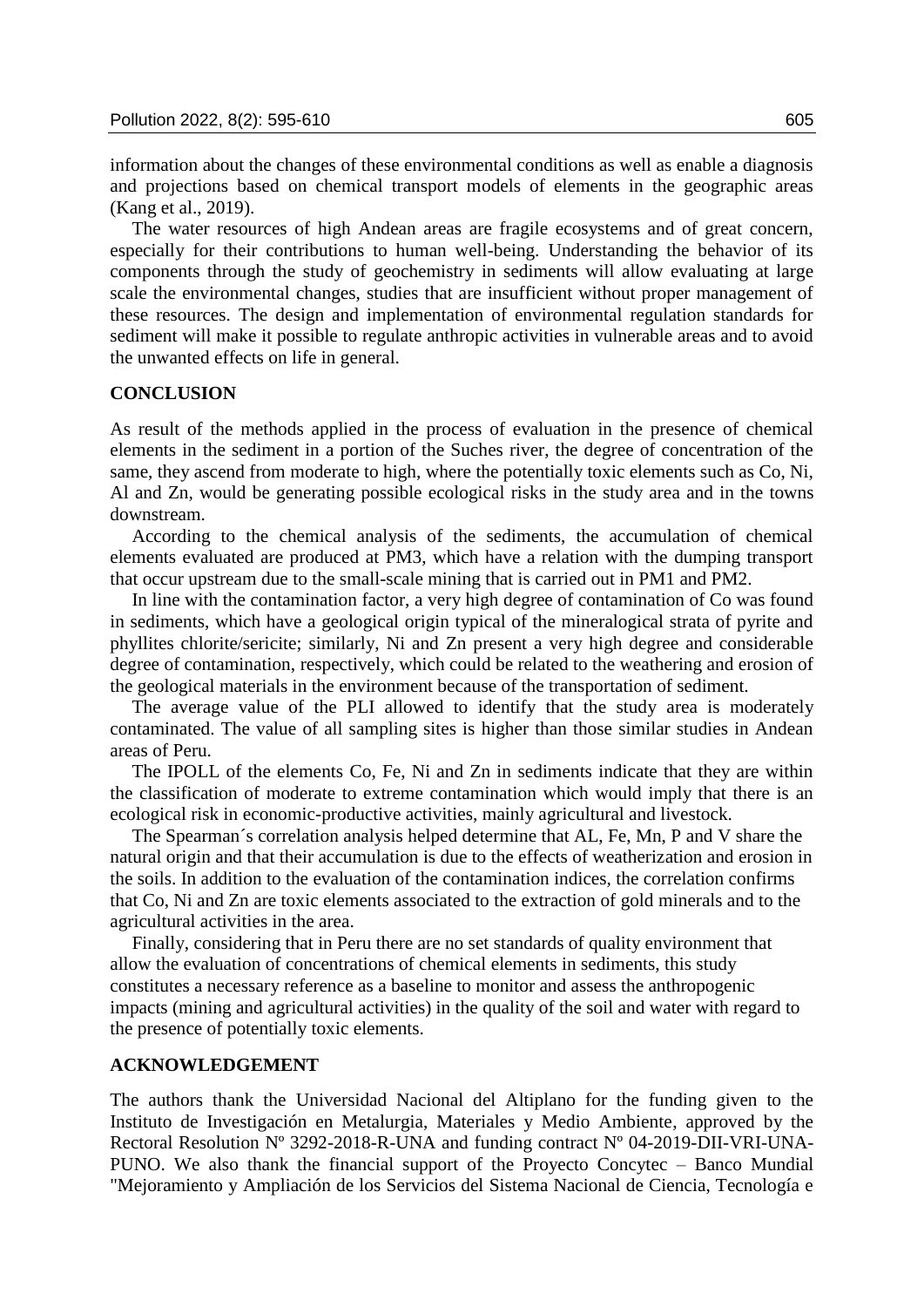Innovación Tecnológica" 8682-PE, a través de su unidad ejecutora ProCiencia (contract number 01-2018-FONDECYT/BM-Programas de Doctorados en Áreas Estratégicas y Generales); and Vicerrectorado de Investigación de la Universidad Nacional del Altiplano de Puno for the support given to execute this project.

# **GRANT SUPPORT DETAILS**

This research was funded by the Universidad Nacional del Altiplano de Puno, approved by Rectoral Resolution No. 3292-2018-R-UNA and financing contract N° 04-2019-DII-VRI-UNA-PUNO, also by the financial support of the Proyecto Concytec – Banco Mundial "Mejoramiento y Ampliación de los Servicios del Sistema Nacional de Ciencia, Tecnología e Innovación Tecnológica" 8682-PE, through the executive unit ProCiencia (contract number 01-2018-FONDECYT/BM-Programas de Doctorados en Áreas Estratégicas y Generales).

## **CONFLICT OF INTEREST**

The authors declare that there is not any conflict of interests regarding the publication of this manuscript. In addition, the ethical issues, including plagiarism, informed consent, misconduct, data fabrication and/or falsification, double publication and/or submission, and redundancy has been completely observed by the authors.

# **LIFE SCIENCE REPORTING**

No life science threat was practiced in this research.

# **REFERENCES**

- Acosta, J., Rivera, R., Valencia, M., Chirif, H., Huanacuni, D., Rodriguez, I., Villarreal, E., Paico, D. and Santisteban, A. (2009). *Memoria Mapa Metalogenético del Perú*.
- Agah, H. (2021). Ecological risk assessment of heavy metals in sediment, fish, and human hair from Chabahar Bay, Makoran, Iran. *Marine Pollution Bulletin*, *169*(04), 112345. https://doi.org/10.1016/j.marpolbul.2021.112345
- Alahabadi, A. and Malvandi, H. (2018). Contamination and ecological risk assessment of heavy metals and metalloids in surface sediments of the Tajan River, Iran. *Marine Pollution Bulletin*, *133*, 741–749. https://doi.org/10.1016/j.marpolbul.2018.06.030
- Alloway, B. J. (1990). Heavy metals in soils. In *Heavy metals in soils*. https://doi.org/10.1016/s0165- 9936(96)90032-1
- Alonso Carballo, H. (1979). Cobalto, Niquel y Zinc en piritas y calcopiritas de algunos yacimientos cupriferos en el norte de Chile. *Segundo Congreso Geologico Chileno*, 6–11.
- Alonso, D. L., Perez, R., Okio, C. K. Y. A. and Castillo, E. (2020). Assessment of mining activity on arsenic contamination in surface water and sediments in southwestern area of Santurban paramo, Colombia. *Journal of environmental management*, *264*. https://doi.org/10.1016/j.jenvman.2020.110478
- ANA. (2014). *Inventario de glaciares y lagunas*.
- Buscaroli, A., Zannoni, D. and Dinelli, E. (2021). Spatial distribution of elements in near surface sediments as a consequence of sediment origin and anthropogenic activities in a coastal area in northern Italy. *CATENA*, *196*(November 2019), 104842. https://doi.org/10.1016/j.catena.2020.104842
- Canadian Council of Ministers of the Environment. (1998). *Sediment Quality Guidelines for the Protection of Aquatic Life*. *1998*, 1998.
- Chau, Y. K. and Kulikovsky-Cordeiro, O. T. (1995). Occurrence of nickel in the Canadian environment. *Environmental Reviews*, *3*(1), 95–120. https://doi.org/10.1139/a95-004
- Copaja, S. V., Mauro, L., Vega-retter, C. and Véliz, D. (2020). Adsorption-desorption of trace elements in sediments of the maipo river basin. *Chilean Chemical Society*, *2*, 4778–4783.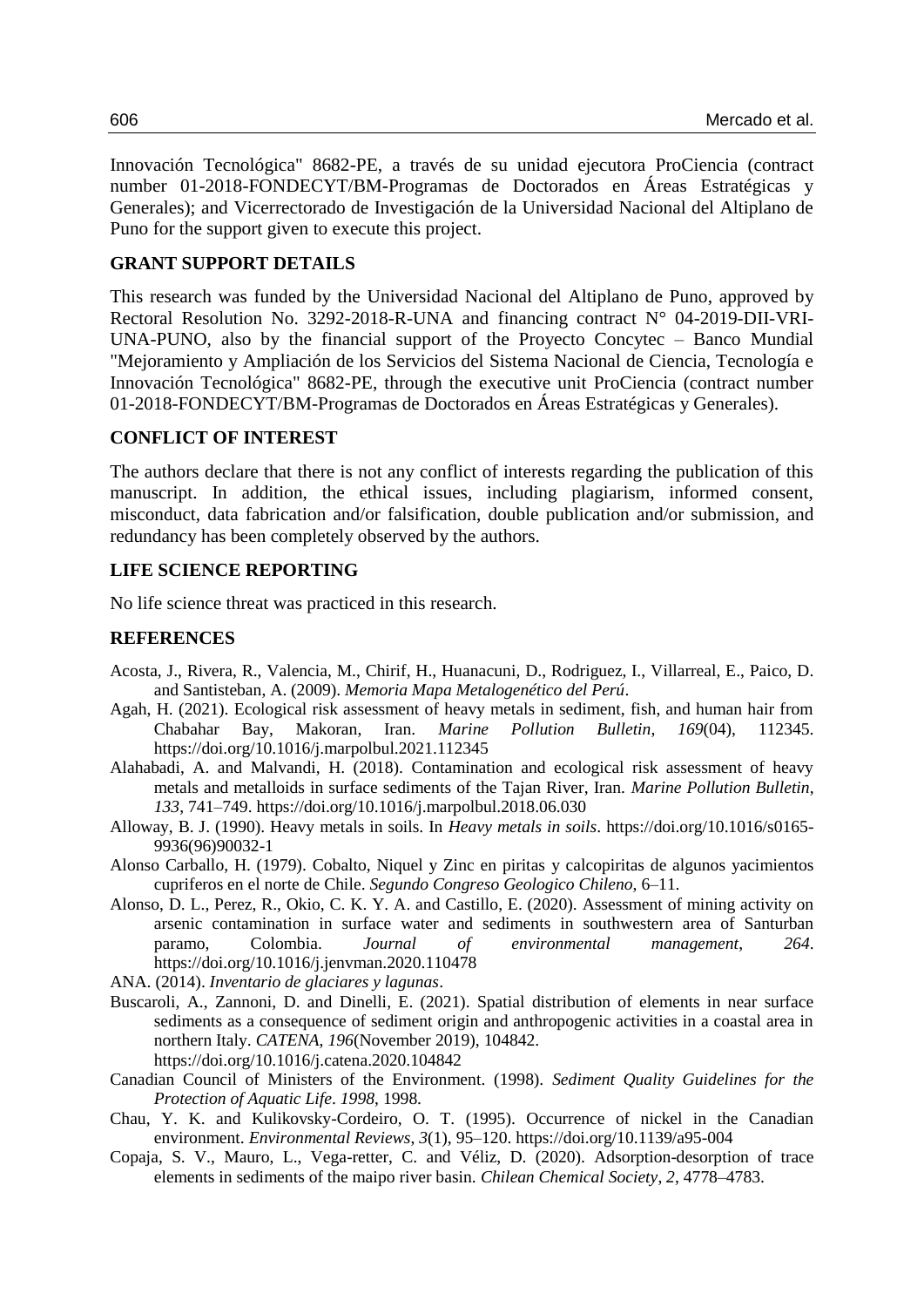- Copaja, S. V. and Muñoz, F. J. (2018). Heavy metals concentration in sediment of lluta river basin. *Journal of the Chilean Chemical Society*, *63*(1), 3878–3883. https://doi.org/10.4067/s0717- 97072018000103878
- de Souza, A. M., Rocha, D. S., Guerra, J. V., Cunha, B. A., Martins, M. V. A. and Geraldes, M. C. (2021). Metal concentrations in marine sediments of the Rio de Janeiro Coast (Brazil): A proposal to establish new acceptable levels of contamination. *Marine Pollution Bulletin*, *165*(February), 112113. https://doi.org/10.1016/j.marpolbul.2021.112113

Dirección Regional Agraria de Puno (DRAP). (2014). *Sintesis Agraria*.

- Donaires Flores, T. (2017). Modeling of Suches River Contamination Using Water Quality Indexs, Puno - Peru. *Weber Earth Science & Environmental Engineering*, *3*(1), 1–8.
- El-Said, G. F., Draz, S. E. O., El-Sadaawy, M. M. and Moneer, A. A. (2014). Sedimentology, geochemistry, pollution status and ecological risk assessment of some heavy metals in surficial sediments of an Egyptian lagoon connecting to the Mediterranean Sea. *Journal of Environmental Science and Health, Part A*, *49*(9), 1029–1044. https://doi.org/10.1080/10934529.2014.894853
- EPA 3050B. (1996). *Acid Digestion of Sediments, Sludges, and Soils*. https://doi.org/10.18907/jjsre.18.7\_723\_2
- Farkas, A., Erratico, C. and Viganò, L. (2007). Assessment of the environmental significance of heavy metal pollution in surficial sediments of the River Po. *Chemosphere*, *68*(4), 761–768. https://doi.org/10.1016/j.chemosphere.2006.12.099
- Fashola, M., Ngole-Jeme, V. and Babalola, O. (2016). Heavy Metal Pollution from Gold Mines: Environmental Effects and Bacterial Strategies for Resistance. *International Journal of Environmental Research and Public Health*, *13*(11), 1047. https://doi.org/10.3390/ijerph13111047
- Fernández, M. T. (2007). Fósforo: amigo o enemigo. *ICIDCA : Sobre Los Derivados de La Caña de Azúcar*, *41*(2), 51–57.
- Gammons, C. H., Slotton, D. G., Gerbrandt, B., Weight, W., Young, C. A., McNearny, R. L., Cámac, E., Calderón, R. and Tapia, H. (2006). Mercury concentrations of fish, river water, and sediment in the Río Ramis-Lake Titicaca watershed, Peru. *Science of The Total Environment*, *368*(2–3), 637–648. https://doi.org/10.1016/J.SCITOTENV.2005.09.076
- Gobierno Regional de Puno. (2015). *Informe final del área de geología Región Puno*. Proyecto "Desarrollo de Capacidades Para El Ordenamiento Territorial de La Región Puno." http://siar.minam.gob.pe/puno/sites/default/files/archivos/public/docs/memoria\_descriptiva\_geo logia.pdf
- Gobierno Regional de Puno (GRP). (2015). *Informe final del área de geología region Puno*.
- Griffith, E. J., Ponnamperuma, C. and Gabel, N. W. (1977). Phosphorus, a key to life on the primitive earth. *Origins Life Evol Biosphere*, *8*, 71–85.
- Hakanson, L. (1980). An ecological risk index for aquatic pollution control.a sedimentological approach. *Water Research*, *14*(8), 975–1001. https://doi.org/10.1016/0043-1354(80)90143-8
- Hasimuna, O. J., Chibesa, M., Ellender, B. R. and Maulu, S. (2021). Variability of selected heavy metals in surface sediments and ecological risks in the Solwezi and Kifubwa Rivers, Northwestern province, Zambia. *Scientific African*, *12*, e00822. https://doi.org/10.1016/j.sciaf.2021.e00822
- Haxel, G. B., Boore, S. and Maynfield, S. (2015). *US geological survey. Fact Sheet 087-02. Rare earth elements - critical resources for high technology.* https://pubs.usgs.gov/fs/2002/fs087- 02/fs087-02.pdf
- Haynes, D., Müller, J. and Carter, S. (2000). Pesticide and herbicide residues in sediments and seagrasses from the Great Barrier Reef World Heritage Area and Queensland Coast. *Marine Pollution Bulletin*, *41*(7–12), 279–287. https://doi.org/10.1016/S0025-326X(00)00097-7
- Iltis, A., Carmouze, J. and Lemoalle, J. (1991). *El Lago Titicaca, síntesis del conocimiento limnológico actual.* 107–114.
- INGEMMET. (2009). Inventario y situación legal de las operaciones y concesiones mineras ubicadas en la cuenca del río suches (perú - bolivia), implementación de las actividades conducentes a la construcciión de pozas de sedimentación.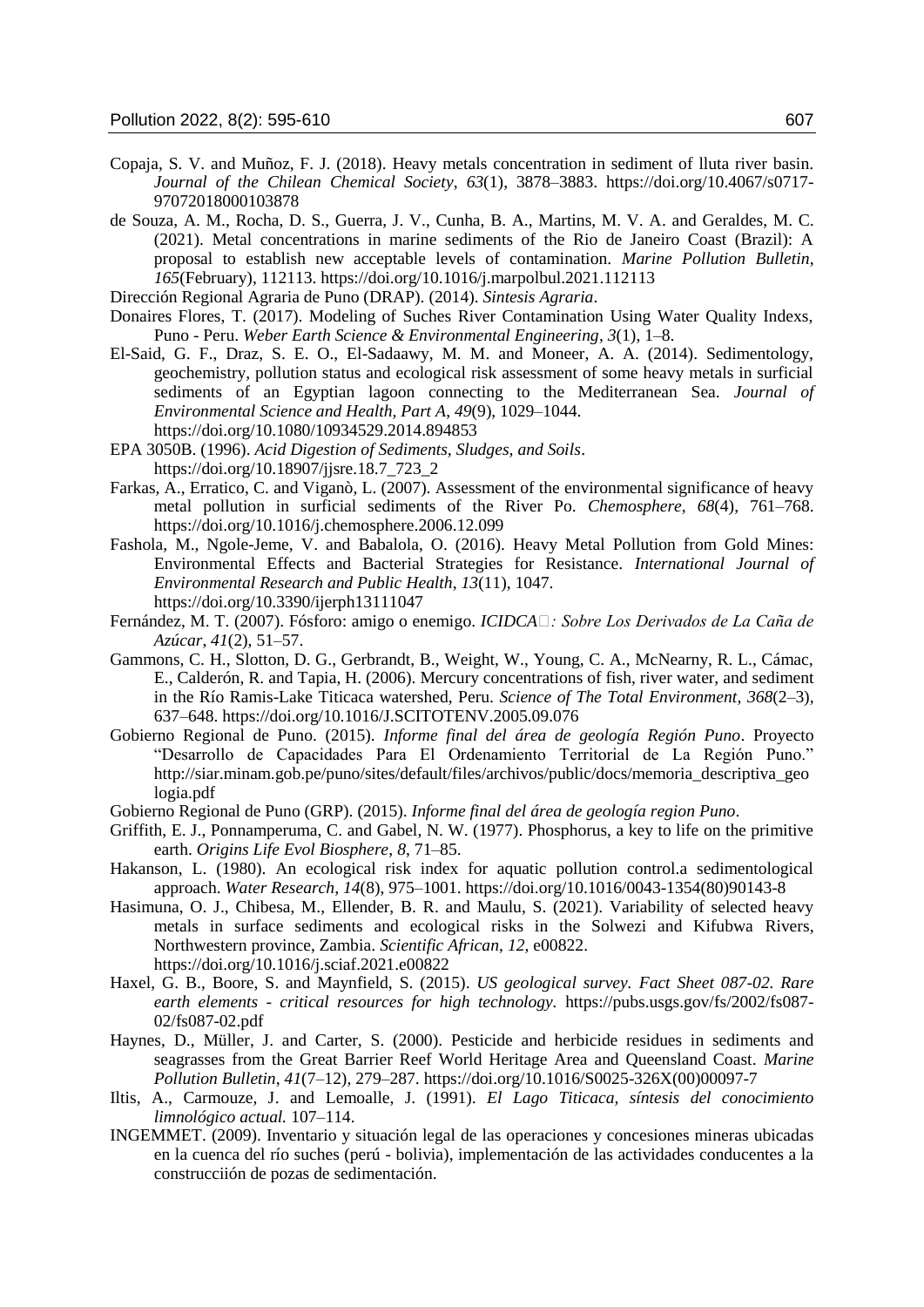- Kang, S., Zhang, Y., Zhang, Q., Wang, X., Dong, Z., Li, C., Wang, C., Chen, P. and Rawat, B. (2019). Chemical components and distributions in glaciers of the Third Pole. In *Water Quality in the Third Pole: The Roles of Climate Change and Human Activities*. Elsevier Inc. https://doi.org/10.1016/B978-0-12-816489-1.00003-7
- Karbassi, A. R., Nasrabadi, T. and Modabberi, S. (2014). *Pollution with metals ( As , Sb , Hg , Zn ) in agricultural soil located close to zarshuran gold mine , Iran SOIL LOCATED CLOSE TO ZARSHURAN GOLD MINE , IRAN*. *June*. https://doi.org/10.30638/eemj.2014.014
- Karbassi, S., Malek, M., Shahriari, T. and Zahed, M. A. (2016). Uptake of metals by plants in urban areas. *International Journal of Environmental Science and Technology*, *13*(12), 2847–2854. https://doi.org/10.1007/s13762-016-1110-4
- Karbassi, S., Nasrabadi, T. and Shahriari, T. (2016). Metallic pollution of soil in the vicinity of National Iranian Lead and Zinc (NILZ) Company. *Environmental Earth Sciences*, *75*(22). https://doi.org/10.1007/s12665-016-6244-7
- King, O., Quincey, D. J., Carrivick, J. L. and Rowan, A. V. (2017). Spatial variability in mass loss of glaciers in the everest region, central Himalayas, between 2000 and 2015. *Cryosphere*, *11*(1), 407–426. https://doi.org/10.5194/tc-11-407-2017
- Krika, A. and Krika, F. (2018). *Assessment of Heavy Metals Pollution in Water and Sediments of Djendjen River, North Eastern Algeria*. *4*(3), 495–502. https://doi.org/10.22059/poll.2018.249394.367
- Kusin, F. M., Awang, N. H. C., Hasan, S. N. M. S., Rahim, H. A. A., Azmin, N., Jusop, S. and Kim, K.-W. (2019a). Geo-ecological evaluation of mineral, major and trace elemental composition in waste rocks, soils and sediments of a gold mining area and potential associated risks. *CATENA*, *183*. https://doi.org/10.1016/j.catena.2019.104229
- Kusin, F. M., Awang, N. H. C., Hasan, S. N. M. S., Rahim, H. A. A., Azmin, N., Jusop, S. and Kim, K.-W. (2019b). Geo-ecological evaluation of mineral, major and trace elemental composition in waste rocks, soils and sediments of a gold mining area and potential associated risks. *Catena*, *183*. https://doi.org/10.1016/j.catena.2019.104229
- Li, M., Zhang, Q., Sun, X., Karki, K., Zeng, C., Pandey, A., Rawat, B. and Zhang, F. (2020). Heavy metals in surface sediments in the trans-Himalayan Koshi River catchment: Distribution, source identification and pollution assessment. *Chemosphere*, *244*, 125410. https://doi.org/10.1016/j.chemosphere.2019.125410
- Londoño Franco, L. F., Londoño Muñoz, P. T. and Muñoz Garcia, F. G. (2016). Los riesgos de los metales pesados en la salud humana y animal. *Biotecnoloía En El Sector Agropecuario y Agroindustrial*, *14*(2), 145. https://doi.org/10.18684/BSAA(14)145-153
- Malone, A., Smith, N. M. and Zeballos, E. (2021). Geoforum Coexistence and conflict between artisanal mining , fishing , and farming in a Peruvian boomtown. *Geoforum*, *120*(January), 142– 154. https://doi.org/10.1016/j.geoforum.2021.01.012
- Mandeng, E. P. B., Bidjeck, L. M. B., Bessa, A. Z. E., Ntomb, Y. D., Wadjou, J. W., Doumo, E. P. E. and Dieudonné, L. B. (2019). Contamination and risk assessment of heavy metals, and uranium of sediments in two watersheds in Abiete-Toko gold district, Southern Cameroon. *Heliyon*, *5*(10). https://doi.org/10.1016/j.heliyon.2019.e02591
- Mendoza, E. O., Custodio, M., Ascensión, J. and Bastos, M. C. (2020). Heavy Metals in Soils from High Andean Zones and Potential Ecological Risk Assessment in Peru's Central Andes. *Journal of Ecological Engineering*, *21*(8), 108–119. https://doi.org/10.12911/22998993/127094
- MINAGRI. (2018). Reglamento de clasificación de tierras por su capacidad de uso mayor. *Journal of Chemical Information and Modeling*, *53*(9), 1689–1699.
- MINAM. (2019). Mapa Nacional de Ecosistemas del Perú Memoria Descriptiva. *Ministerio Del Ambiente*, 1–119.
- MINAM PERÚ. (2014). *Guía para el muestreo de suelos*.
	- http://www.minam.gob.pe/calidadambiental/wp-content/uploads/sites/22/2013/10/GUIA-PARA-EL-MUESTREO-DE-SUELOS-final.pdf
- MINEM. Ministerios de Energía y Minas. *Atlas de Minería y Energía en el Perú* (2001).
- Ministerio del Medio Ambiente y Agua. (2019). *VI Monitoreo Binacional de calidad y cantidad*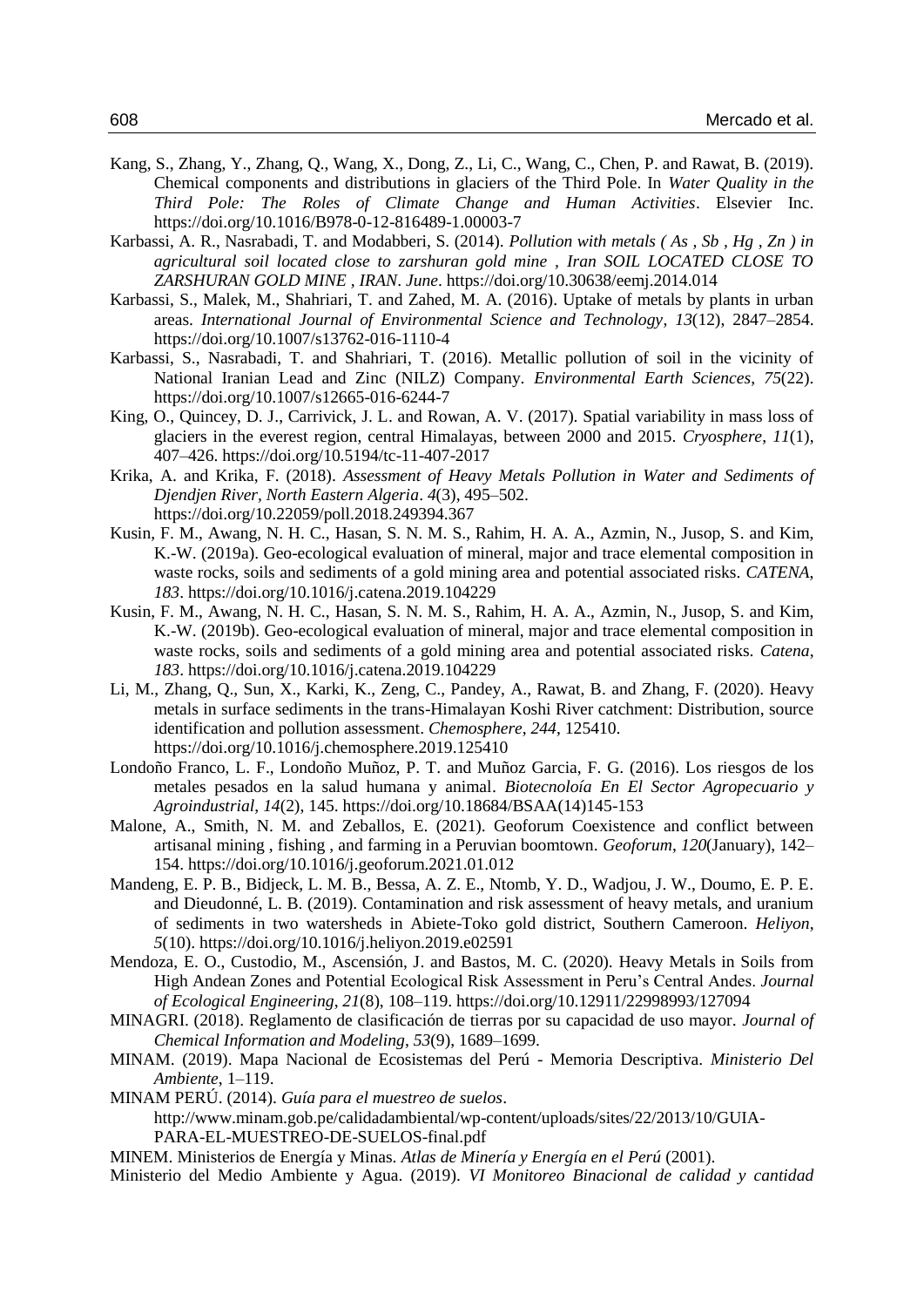*hídrica de la Cuenca del Rio Suches*. https://uob-tdps.gob.bo/documentacion/5.1.4\_UOB.- InformeTecnico-VIMonitoreoBinacionaldecalidadycantidadhidricaRioSuchesoctubre-2019.pdf

- Mulholland, D. S., Boaventura, G. R. and Araujo, D. F. (2012). Geological and anthropogenic influences on sediment metal composition in the upper Paracatu River Basin, Brazil. *Environmental earth sciences*, *67*(5), 1307–1317. https://doi.org/10.1007/s12665-012-1574-6
- Nasrabadi, T., Nabi Bidhendi, G., Karbassi, A. and Mehrdadi, N. (2010). Evaluating the efficiency of sediment metal pollution indices in interpreting the pollution of Haraz River sediments, southern Caspian Sea basin. *Environmental Monitoring and Assessment*, *171*(1–4), 395–410. https://doi.org/10.1007/s10661-009-1286-x
- Nguyen, T. T. H., Zhang, W., Li, Z., Li, J., Ge, C., Liu, J., Bai, X., Feng, H. and Yu, L. (2016). Assessment of heavy metal pollution in Red River surface sediments, Vietnam. *Marine Pollution Bulletin*, *113*(1–2), 513–519. https://doi.org/10.1016/j.marpolbul.2016.08.030
- Organismen, N. and Ausbreitungswege, I. (1974). *in Flüssen und Seen* (Vol. 1974, Issue 44).
- Paredes, M. (2016). The glocalization of mining conflict: Cases from Peru. *Extractive Industries and Society*, *3*(4), 1046–1057. https://doi.org/10.1016/j.exis.2016.08.007
- Rügner, H., Schwientek, M., Egner, M. and Grathwohl, P. (2014). Monitoring of event-based mobilization of hydrophobic pollutants in rivers: Calibration of turbidity as a proxy for particle facilitated transport in field and laboratory. *Science of the Total Environment*, *490*, 191–198. https://doi.org/10.1016/j.scitotenv.2014.04.110
- Saiful, I., Belal, H., Matin, A. and Shafiqul Islam, S. (2018). Assessment of heavy metal pollution, distribution and source apportionment in the sediment from Feni River estuary, Bangladesh. *Chemosphere*, *202*, 25–32. https://doi.org/10.1016/j.chemosphere.2018.03.077
- Salas-Ávila, D., Chaiña-Chura, F. F., Belizario-Quispe, G., Quispe-Mamani, E., Huanqui-Pérez, R., Velarde-Coaquira, E., Bernedo Colca, F., Salas-Mercado, D. and Hermoza-Gutiérrez, M. (2021). *Evaluación de metales pesados y comportamiento social asociados con la calidad del agua en el río Suches, Puno, Perú*. *0*, 1–34. https://doi.org/10.24850/j-tyca-2021-06-04
- Salehi, F., Abdoli, M. A. and Baghdadi, M. (2014). Sources of Cu, V, Cd, Cr, Mn, Zn, Co, Ni, Pb, Ca and Fe in Soil of Aradkooh landfill. *International Journal of Environmental Research*, *8*(3), 543–550. https://doi.org/10.22059/ijer.2014.748
- Salomons, W. and Stigliani, W. (1995). Biogeodynamics of Pollutants in Soils and Sediments. In Wim Salomons & W. M. Stigliani (Eds.), *Biogeodynamics of Pollutants in Soils and Sediments*. Springer Berlin Heidelberg. https://doi.org/10.1007/978-3-642-79418-6
- Santos-Francés, F., Martínez-Graña, A., Alonso, P. and García, A. (2017). Geochemical background and baseline values determination and spatial distribution of heavy metal pollution in soils of the andes mountain range (Cajamarca-Huancavelica, Peru). *International Journal of Environmental Research and Public Health*, *14*(8), 1–22. https://doi.org/10.3390/ijerph14080859
- Santos-Francés, F., Martínez-Graña, A., Rojo, P. A. and Sánchez, A. G. (2017). Geochemical background and baseline values determination and spatial distribution of heavy metal pollution in soils of the andes mountain range (Cajamarca-Huancavelica, Peru). *International Journal of Environmental Research and Public Health*, *14*(8). https://doi.org/10.3390/ijerph14080859
- Shen, T., Tang, Y., Li, Y. J., Liu, Y. and Hu, H. (2020). An experimental study about the effects of phosphorus loading in river sediment on the transport of lead and cadmium at sediment-water interface. *Science of the Total Environment*, *720*, 137535. https://doi.org/10.1016/j.scitotenv.2020.137535
- Sinex, S. A. and Wright, D. A. (1988). Distribution of trace metals in the sediments and biota of Chesapeake Bay. *Marine Pollution Bulletin*, *19*(9), 425–431. https://doi.org/10.1016/0025- 326X(88)90397-9
- Singh, K., Hasnain, I. and Banerjee, K. (1999). *Grain size and geochemical partitioning of heavy metals in sediments of the Damodar River – a tributary of the lower Ganga ,*. *39*(November).
- Singh, K. P., Malik, A., Sinha, S., Singh, V. K. and Murthy, R. C. (2005). *In sediments of gomti river ( india ) using principal component analysis*. 321–341.
- Siqueiros-Beltrones, D. A., Argumedo-Hernández, U., Murillo-Jiménez, J. M. and Marmolejo-Rodríguez, A. J. (2014). Diversidad de diatomeas bentónicas marinas en un ambiente ligeramente enriquecido con elementos potencialmente tóxicos Diversity of benthic marine